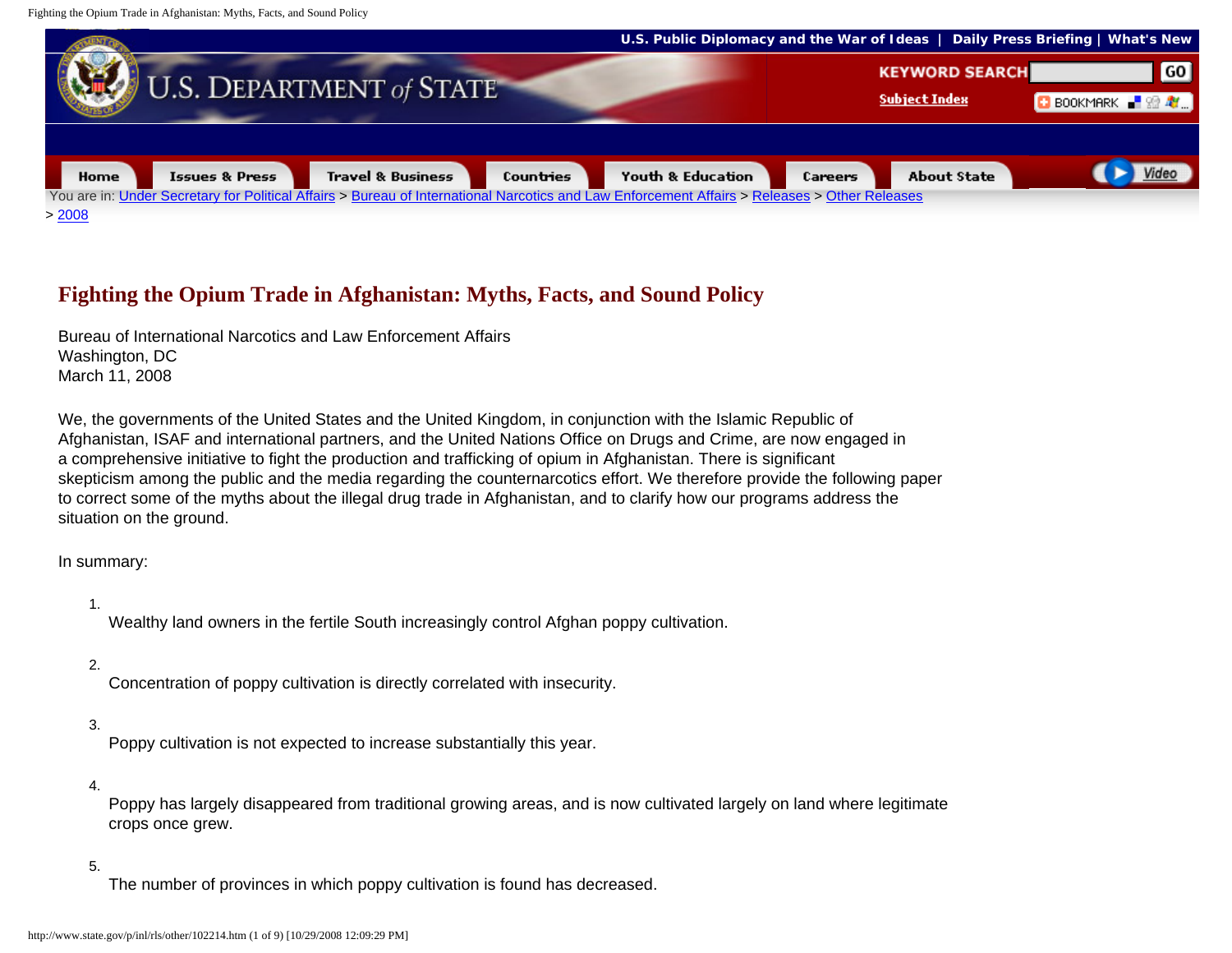Counternarcotics activities are led by the Islamic Republic of Afghanistan, not international contractors.

#### 7.

U.S. support of aerial eradication is contingent upon the consent of the Islamic Republic of Afghanistan.

#### 8.

The Islamic Republic of Afghanistan and the international community agree that forced, targeted, non-negotiated eradication of the fields owned by the wealthy land owners is a necessary law enforcement and counterinsurgency tool.

### 9.

●

●

●

●

Four high-value drug traffickers have been removed from Afghanistan and indicted abroad.

### **Poppy Cultivation: Myths and Facts**

**Myth: Opium poppy cultivation is skyrocketing throughout Afghanistan.**

**Fact: While overall opium poppy cultivation has increased in Afghanistan over the last two years, the number of provinces cultivating poppy has in fact decreased.**

In 2008, 26 of Afghanistan's 34 provinces are expected to have less than 3,000 hectares of cultivation according to the UNODC Opium Rapid Assessment Survey (ORAS).

Only 4% of agricultural land in Afghanistan is used for poppy cultivation.

According to the 2008 ORAS, three formerly major poppy-growing provinces – Balkh, Badakhshan, and Nangarhar – have slashed or eliminated cultivation altogether.

As demonstrated by the map below, poppy cultivation is now confined almost entirely to Afghanistan's insecure South, where it helps fund the Taliban and other insurgent and criminal groups and where the Islamic Republic of Afghanistan has difficulty delivering counternarcotics programs.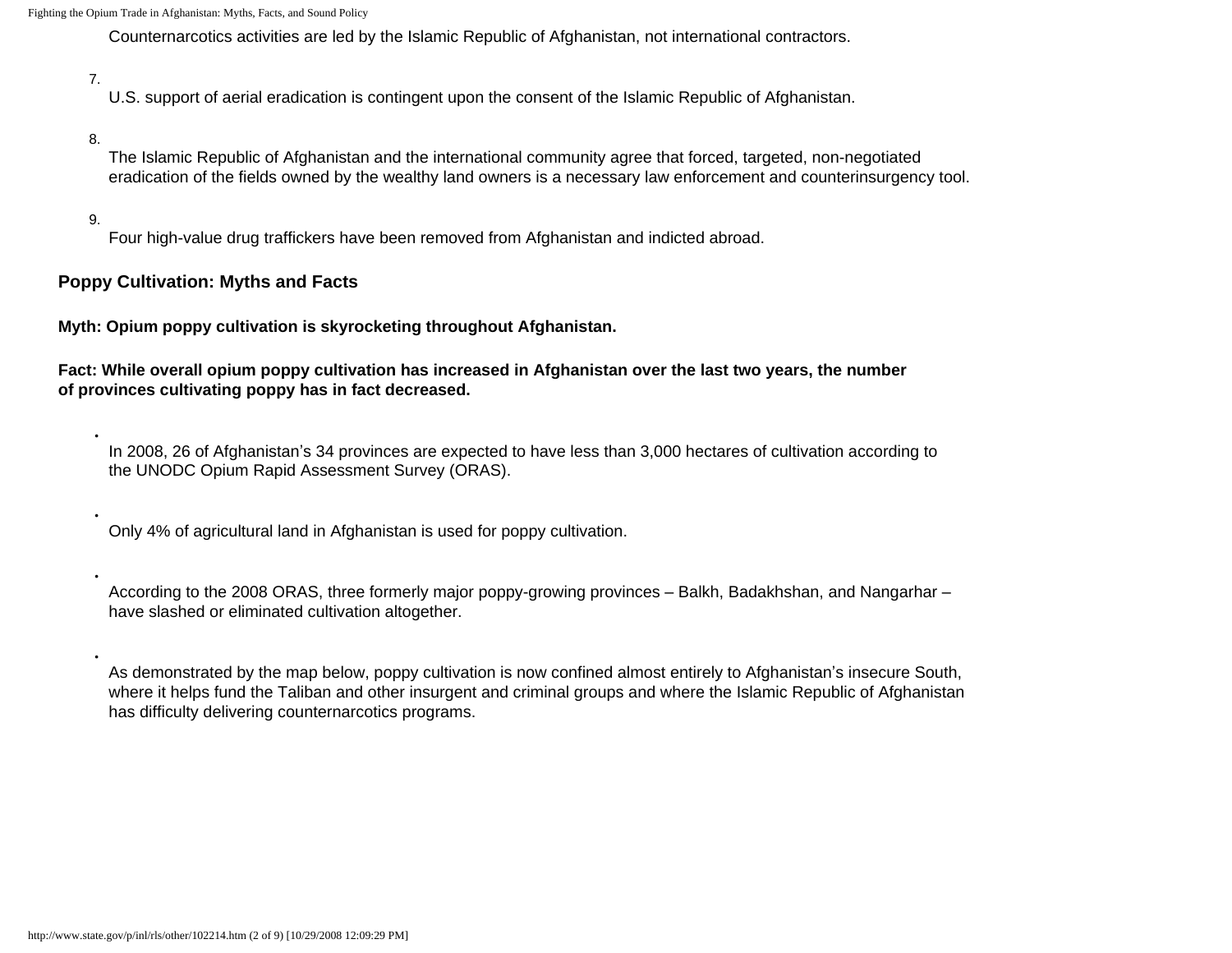

USG All Source Poppy Cultivation Projections for 2008 in Afghanistan

**Myth: Afghan poppy is only grown by poor farmers.**

**Fact: The poor farmers in Afghanistan's mountainous North and East who grew poppy two to three years ago have now mostly stopped, as security, governance and development opportunities have improved in these areas. In the South, where most of the poppy is now grown, cultivation is organized by wealthy traffickers and big landowners who plant poppy because of high profits and the absence of law enforcement in insecure areas.**

Concentration of poppy cultivation and processing is now correlated with insecurity and insurgency, and most Afghan poppy is now grown by wealthy land-owners, corrupt officials and Taliban sympathizers—not poor farmers. The UK and the U.S. are helping the Afghan Government to target eradication at the wealthy, not the poor.

●

●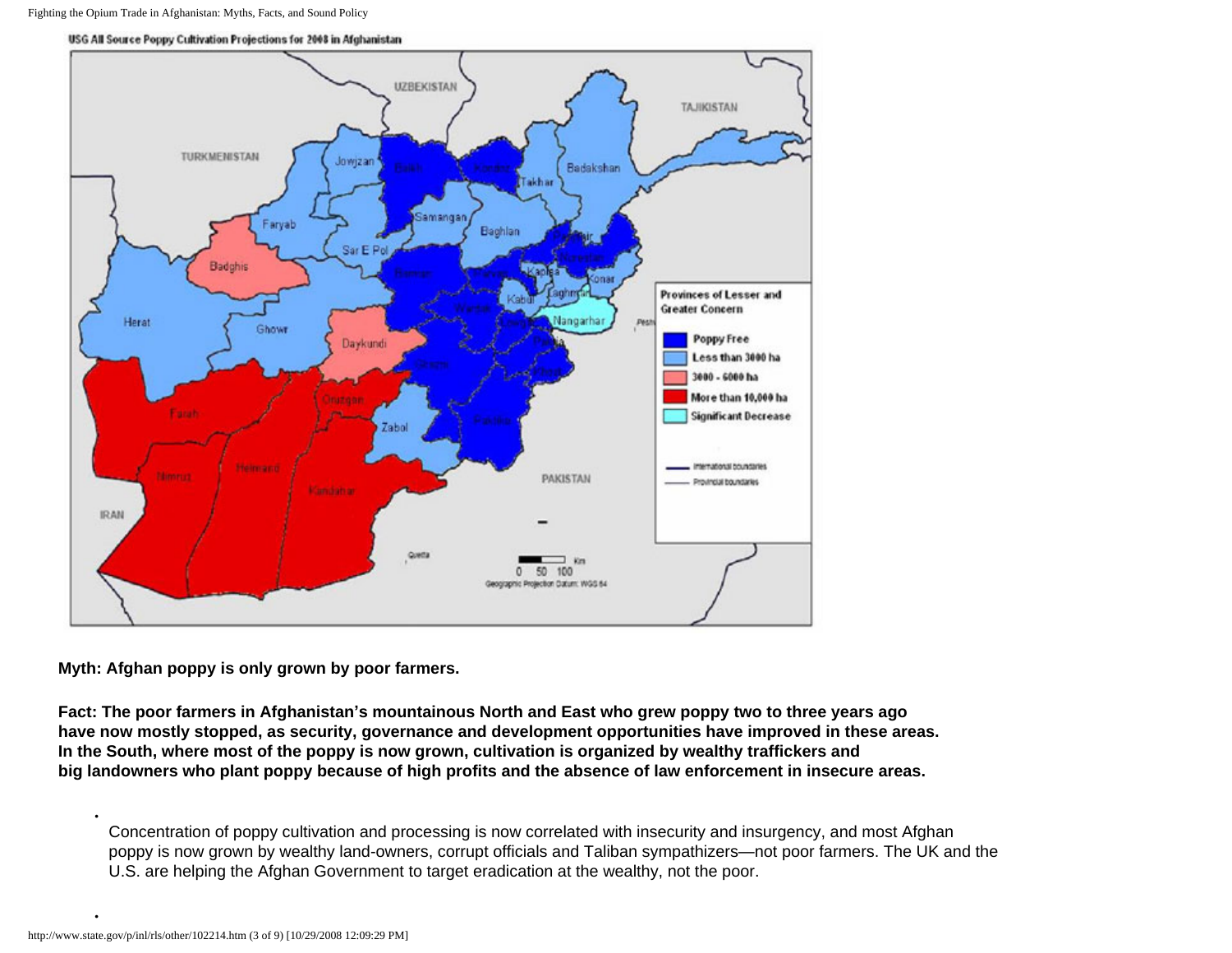●

●

●

●

●

 $\Omega$ 

 $\circ$ 

Research indicates that, on average, wealthy Southern landowners could give up opium poppy and still earn more than most farmers elsewhere in the country.

Research indicates that in Helmand, Afghanistan's wealthiest province, 41% of families' derived income from poppy cultivation in 2007, versus a national average of 4%.

Subsistence and tenant farmers in Helmand live on \$1 a day, according to the Afghanistan Research and Evaluation Unit (AREU). The high profits from the drug trade do not necessarily reach poor people in Helmand, but insecurity caused by the narcotics trade does prevent some of them from receiving alternative development assistance.

According to the 2007 UNODC opium survey, the number of poppy-free provinces increased from 6 to 13, as cultivation is increasingly concentrated in the insecure South and West, which represent over 70% of total cultivation.

USAID has accomplished the following:

Trained 1.5 million farmers in modern farming practices

Provided \$49 million in credit

 $\circ$ \$878 million of economic impact

 $\Omega$ Repaired over 1,000 km of rural roads

DFID has supported the Afghan Government to build roads, irrigation, provide finance for agriculture and schools, and provided \$40M of support to Helmand Province.

**Myth: The United Nations is predicting another significant increase in the Afghan poppy crop in 2008.**

**Fact: On the contrary, recent reporting suggests that poppy cultivation will not increase significantly and that the poppy crop is increasingly contained in five contiguous Southern provinces.**

The United Nations Office on Drugs and Crime February 2008 Opium Rapid Assessment Survey (ORAS) predicts that Afghanistan's 2008 poppy cultivation may be equal to or slightly lower than 2007.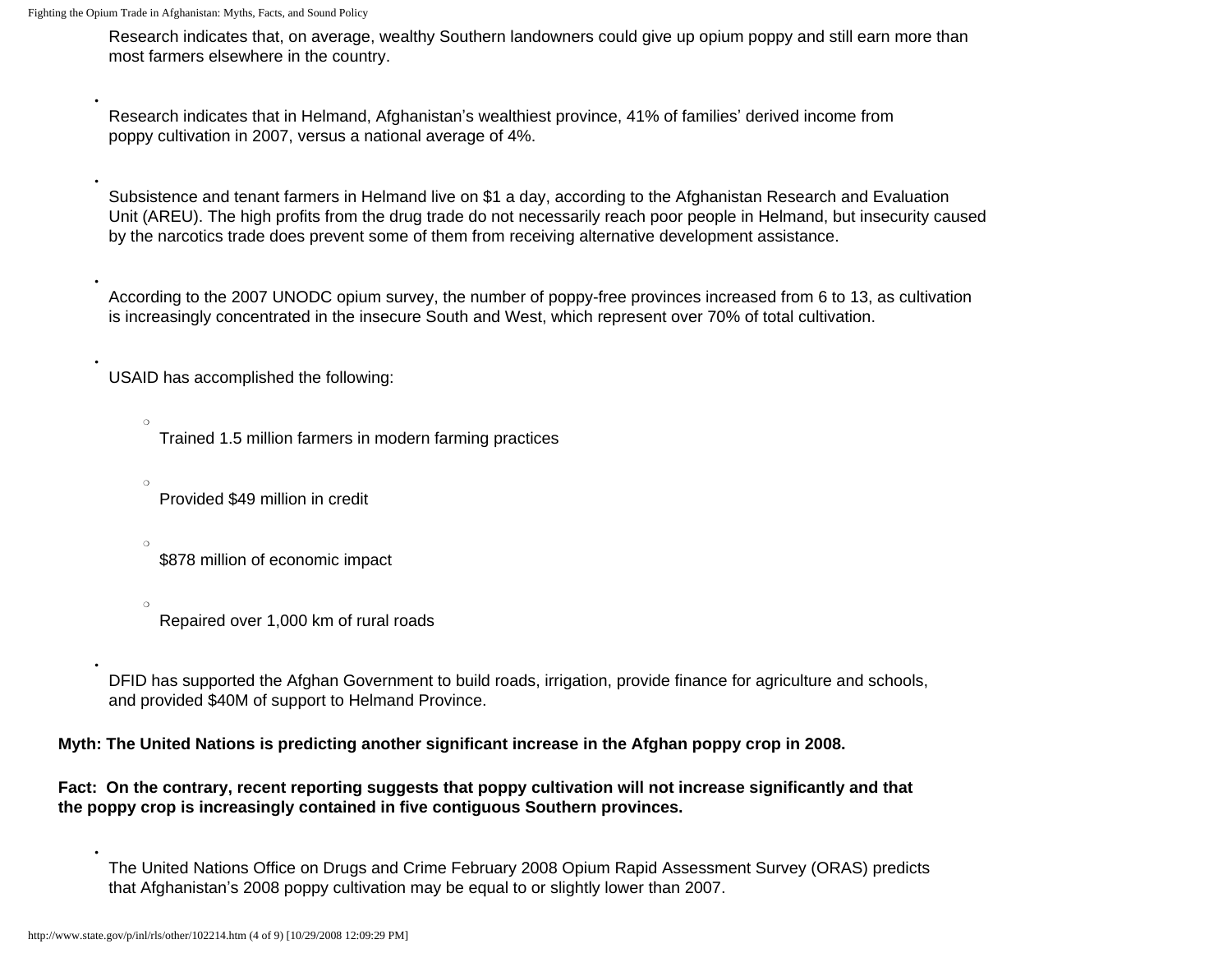●

●

●

●

With effective counternarcotics efforts over the coming months, 2008 could herald an overall drop in cultivation and an increase in the number of poppy-free provinces, according to the 2008 ORAS report.

**Myth: Farmers plant poppy because they have been doing so for generations; it is part of their culture, and they have no alternatives available.**

**Fact: Many Afghan farmers who previously grew viable traditional crops have abandoned traditional crops in the last seven years in order to grow poppy.**

According to UNODC, more than half the poppy farmers in Afghanistan started planting poppy after 2001, and in Helmand, 70% of poppy cultivation is new in the last three years.

Reports suggest that in some areas, well-financed narco-farmers are now irrigating previously fallow desert lands in order to grow more poppy—expanding poppy fields in wide-open plains near cities and irrigation infrastructure.

### **Myth: Many farmers are coerced by drug traffickers into planting poppy.**

**Fact: We have seen very little to suggest that poor farmers are coerced at gunpoint to plant poppy with any regularity. It is more common that financial incentives rather than physical pressure from traffickers keep farmers planting.**

While there is limited anecdotal evidence of drug traffickers forcing farmers to grow opium poppy, there is no information to suggest that this practice is widespread.

Reporting suggests that farmers enter financing and sales agreements with drug traffickers.

Because some farmers become indebted to drug traffickers, the UK, Canada, U.S. and other ISAF countries are helping the Islamic Republic of Afghanistan expand micro-credit programs to offer farmers licit pre-planting loans on better terms than they can receive from drug traffickers.

### **Poppy Eradication: Myths and Facts**

**Myth: The U.S. thinks the best way to solve Afghanistan's drug problem is to simply eradicate the poppy fields.**

**Fact: Successful counternarcotics campaigns in the Andes, Thailand, Burma, Pakistan and India have taught us that a balanced and coordinate effort is the only way to achieve sustainable reductions in drug production. The Islamic Republic of Afghanistan has developed a comprehensive counternarcotics strategy widely supported in the international community, and the U.S. Government has a similarly balanced supporting strategy.**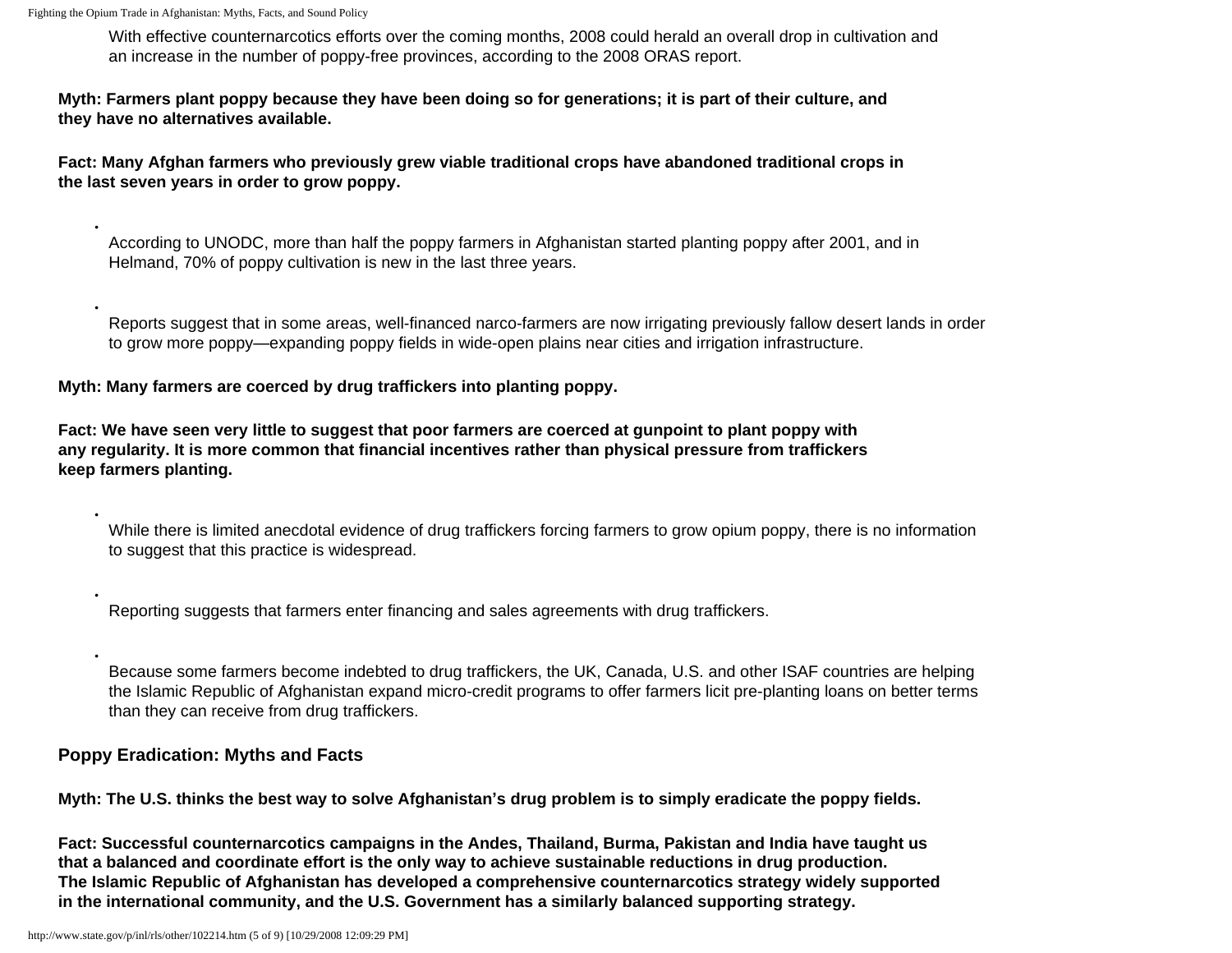●

●

●

●

●

●

The Islamic Republic of Afghanistan is implementing an eight-pillar National Drug Control Strategy that comprises institutional capacity-building, law enforcement and interdiction, demand reduction, criminal justice reform, public education, regional cooperation, alternative livelihoods, and poppy eradication.

According to the Atlantic Society Report, "The drug issue must be addressed now in a comprehensive and effective way if Afghanistan is to become a successful state. Bold thinking and a holistic approach combining development and enforcement tools are essential."

Virtually every successful anti-opium campaign in history has required a downside risk to deter poppy cultivation at the level of the individual farmer, and eradication is just one risk factor among many.

**Myth: The U.S. is planning to execute an aerial spray eradication program in Afghanistan despite opposition from the sovereign Afghan government.**

**Fact: The U.S., the UK, the Islamic Republic of Afghanistan, and ISAF partners collectively advocate a policy of forced, non-negotiated, targeted poppy eradication in Afghanistan, to be carried out exclusively by force-protected ground teams employing manual eradication methods.**

Force protection is critical to enable eradication teams to eradicate the fields of the wealthiest and most powerful narco-traders, many of whose profits directly feed the insurgency.

Aerial spray eradication is the other method through which to accomplish forced non-negotiated poppy eradication, but there are no plans to carry out this method of eradication in Afghanistan.

### **Narcotics and the Insurgency: Myths and Facts**

**Myth: The narcotics trade and the Taliban-led insurgency are unrelated or only tangentially related. The counternarcotics effort wastes precious resources that would be better spent fighting the insurgency.**

**Fact: The opium trade and the insurgency are closely related. Poppy cultivation and insurgent violence are correlated geographically, and opium now provides the Taliban with a portion of its revenues.**

In December 2007, ISAF troops retaking the former Taliban stronghold of Musa Qala seized approximately 11,000 kg of opium and 32 kilograms of heroin, drug processing equipment, and drug ledgers.

ISAF Commanding General Dan McNeill has publicly stated, "When I see a poppy field, I see it turning into money and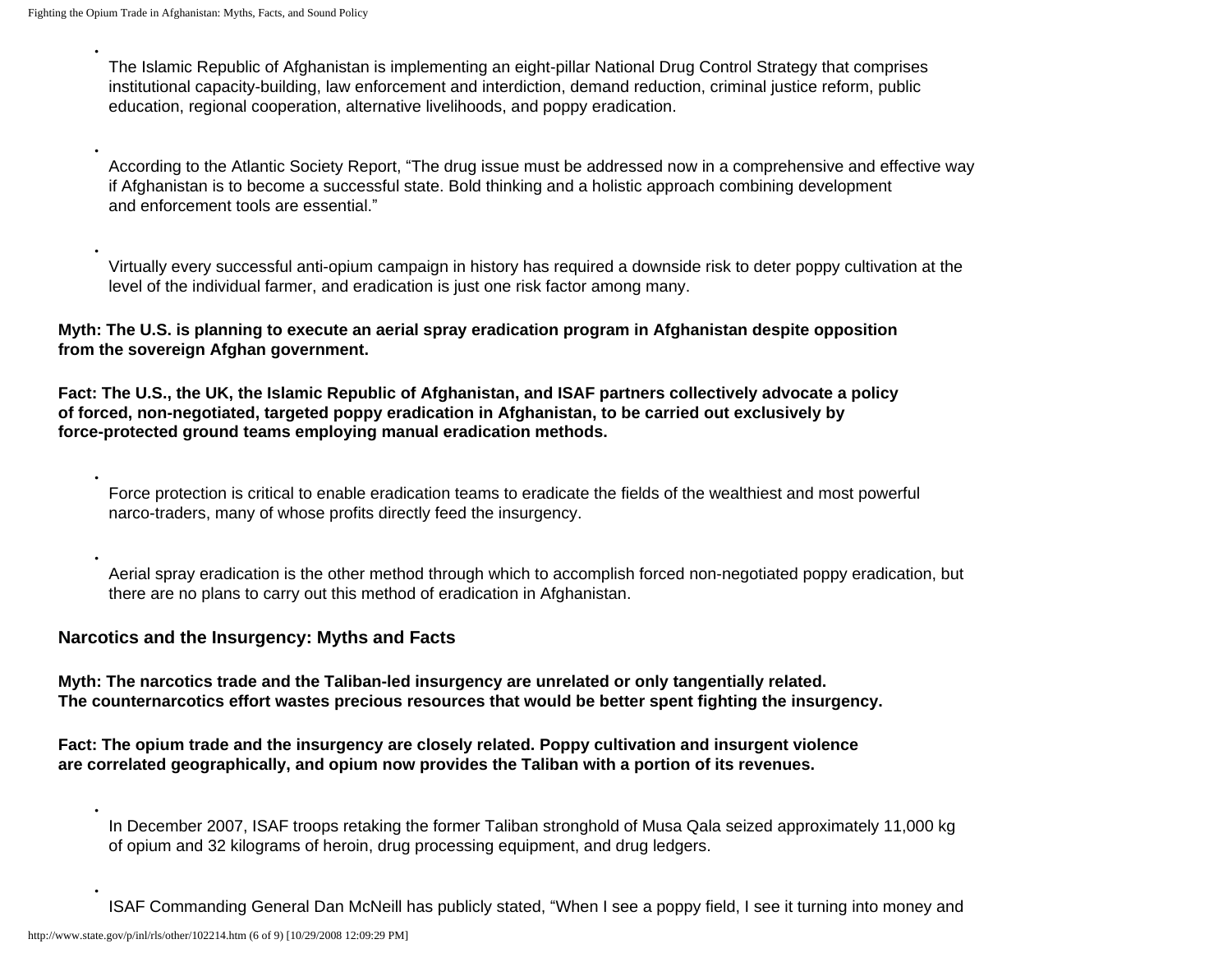●

●

●

●

●

●

●

then into IEDs [improvised explosive devices], AKs [assault rifles], and RPGs [rocket propelled grenades]."

The U.S., UK, UNODC, ISAF and other major international stakeholders all acknowledge that the Taliban-led insurgency and the Afghan drugs trade are increasingly linked.

The Joint Monitoring and Coordination Board (JCMB) led by the Afghan Government and the international community recently agreed that narcotics production is now strongly linked to the insurgency and that decisive action must be taken against narcotics.

### **Interdiction: Myths and Facts**

**Myth: Everyone knows who the high-value drug traffickers are in Afghanistan. Why don't we just arrest them?**

**Fact: When there is sufficient evidence, drug traffickers are brought to justice, either in Afghan or U.S. courts. More importantly, the Islamic Republic of Afghanistan remains focused on disrupting the trade and cutting off the funding that supports the traffickers and the insurgency in Afghanistan.**

The Islamic Republic of Afghanistan seized approximately 40,000 kg of opium, morphine base, and heroin in 2007.

In 2007 there were over 278 convictions for narcotics offences, up from 182 convictions in 2006.

The U.S. Department of Justice has indicted four high-value Afghan narco-traffickers with ties to the Taliban-led insurgency: Khan Mohammad, Haji Bashir Noorzai, Mohammad Essa and Haji Baz Mohammad.

Because of the necessity of building the capacity to gather evidence, remove suspects, and try complex cases, it will take some time until the Islamic Republic of Afghanistan is able to systematically prosecute major drug traffickers.

This reality makes other law enforcement operations such as interdiction of drug shipments, removal of corrupt officials and eradication of poppy crops particularly critical in the near term.

### **Political Will to Fight the Drug Trade: Myths and Facts**

**Myth: Counternarcotics is a fight waged by certain outside countries, not the Islamic Republic of Afghanistan.**

**Fact: The Islamic Republic of Afghanistan leads the fight against Afghan poppy cultivation and trafficking, with unified allied support. Drugs harm Afghanistan. The trade fuels insecurity and the insurgency. It weakens governance and drug addiction in Afghanistan is increasing.**

http://www.state.gov/p/inl/rls/other/102214.htm (7 of 9) [10/29/2008 12:09:29 PM]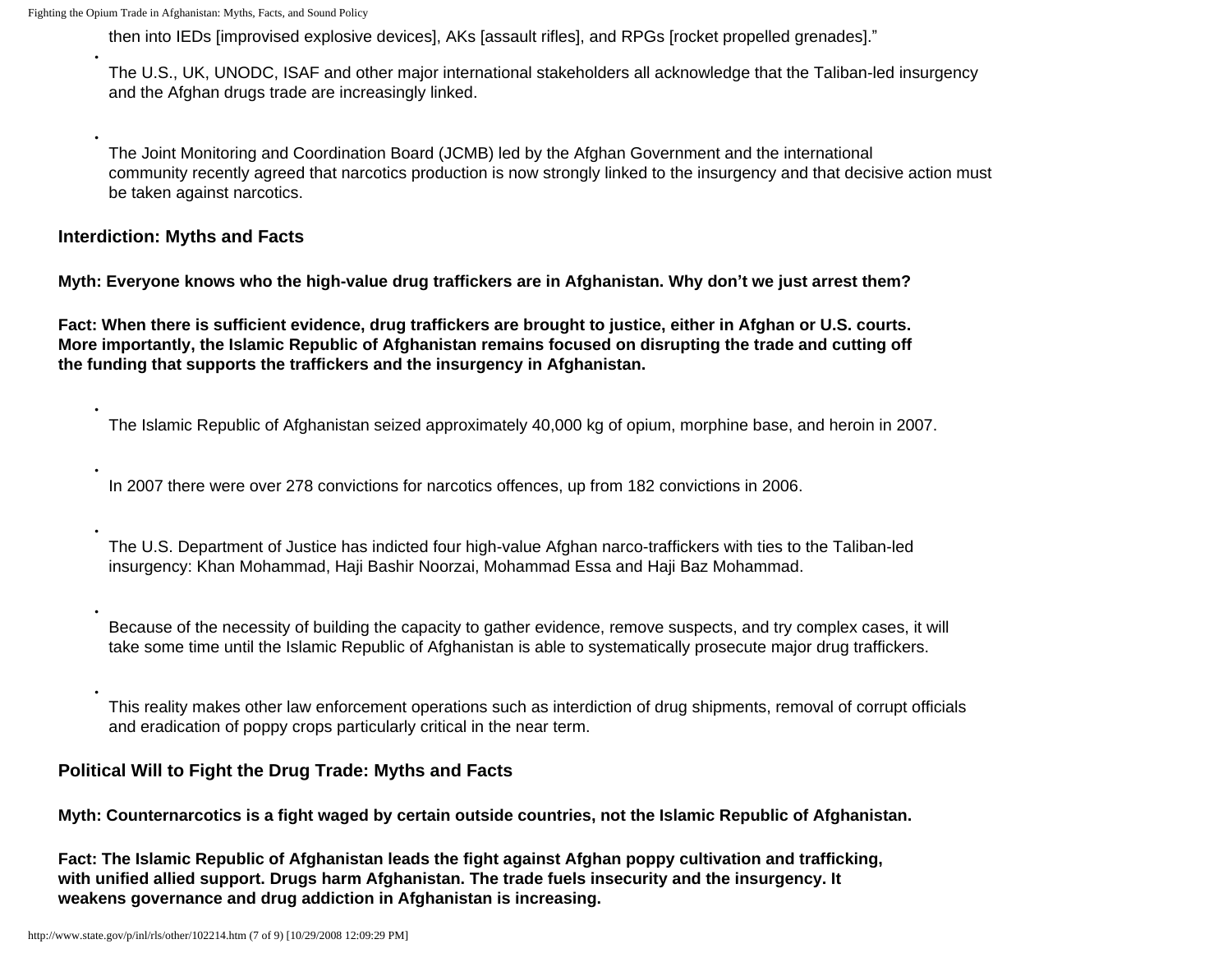●

●

●

●

●

●

The Afghan Ministry of Counter Narcotics, operational since December 2004, leads this effort in accordance with the Islamic Republic of Afghanistan's National Drug Control Strategy (NDCS).

UNODC estimates that in 2005, there were 920,000 drug users in Afghanistan.

Eradication and interdiction operations are carried out by the Counter Narcotics Police of Afghanistan, a specialized branch of the Afghan National Police.

According to UK government estimates, the major markets for Afghan heroin are in Central Asia, Iran, Russia and China, where demand is increasing. The UK receives less than 4% of total production, the US almost none.

Afghanistan and its neighbors have signed the Good Neighborly Relations Declaration to help end the trafficking of opium in the region.

**Myth: The Islamic Republic of Afghanistan lacks the will or the capacity to take serious action against the drug trade. Why doesn't the Islamic Republic of Afghanistan remove corrupt officials from line ministries, and appoint strong provincial governors able to crack down on drugs in the provinces?**

**Fact: Where the security situation allows, the Islamic Republic of Afghanistan can and does take action on the drug trade; as the recent successes in Balkh, Badakshan and Nangarhar demonstrate. All of these provinces are expected to show significant decreases in poppy cultivation in 2008 and are taking significant steps to go after traffickers as well.**

Some governors have reduced poppy cultivation, improved alternative livelihood programs, and extended the rule of law, where the security situation allows.

There are governors who lack the capacity to fight drugs within their province or district, and many who do tackle the problem aggressively and effectively. We will help the Afghan Government tackle corruption.

**Myth: The easiest way to solve the drug problem is to buy all the opium, a solution the U.S. and the U.K. refuse to consider.**

**Fact: The Afghan National Drug Control Strategy (NDCS) rejects magic bullets like buying crops from farmers. The governments of Afghanistan, the United Kingdom, and the United States are opposed to the legalization of opium in Afghanistan, as are the relevant technical agencies of the United Nations.**